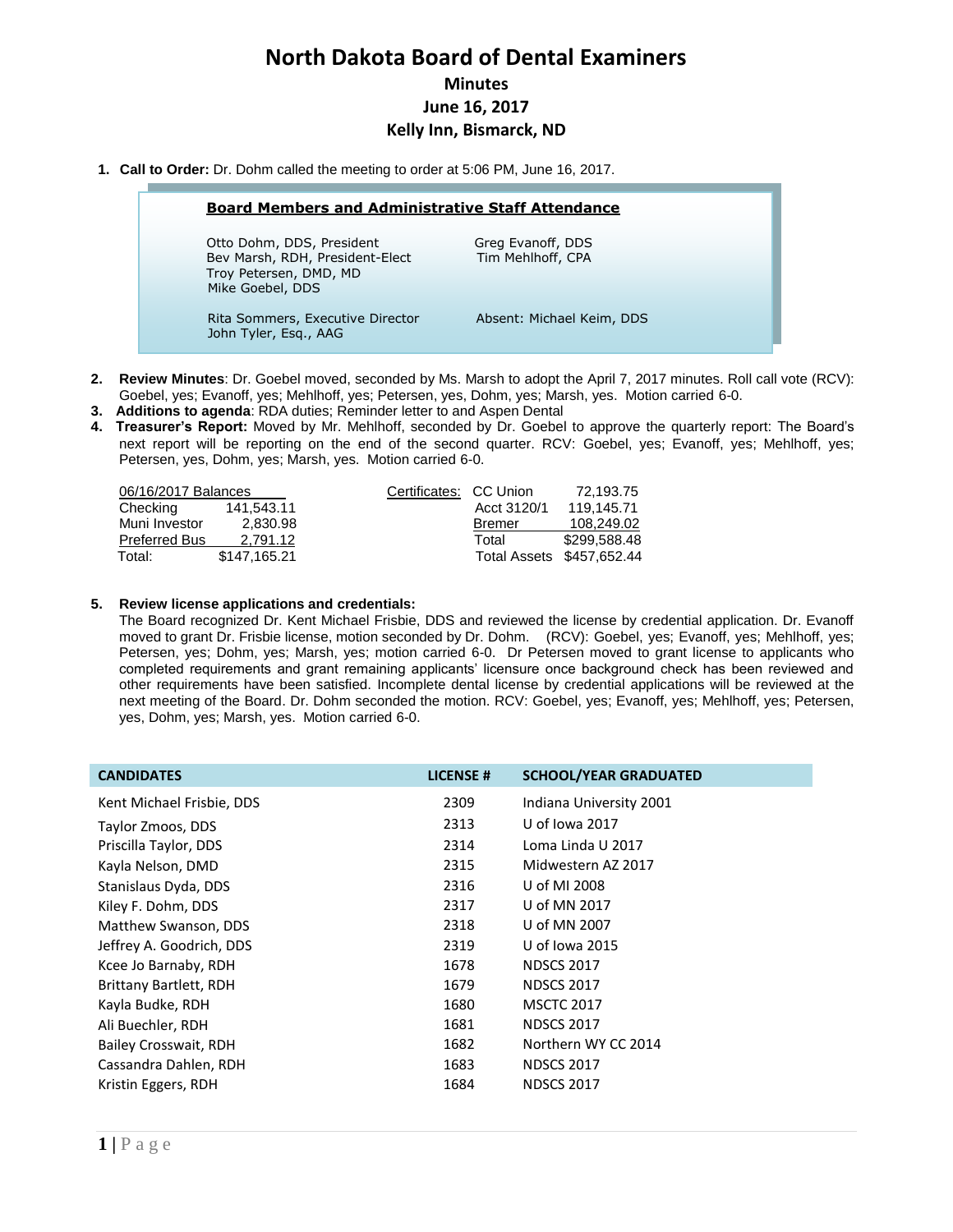| Hailley Engebretsen, RDH     | 1685 | <b>NDSCS 2017</b>   |
|------------------------------|------|---------------------|
| Alyssa Hanson, RDH           | 1686 | <b>MSCTC 2017</b>   |
| Terianne Itzen, RDH          | 1687 | <b>NDSCS 2017</b>   |
| Shawn Kilen, RDH             | 1689 | <b>MSCTC 2017</b>   |
| Natalie Kramer, RDH          | 1690 | <b>NDSCS 2017</b>   |
| Megan Lennox, RDH            | 1691 | <b>MSCTC 2017</b>   |
| Hailey Longtin, RDH          | 1692 | <b>MSCTC 2017</b>   |
| Tara Loomer, RDH             | 1693 | <b>NDSCS 2017</b>   |
| Amber Maygra, RDH            | 1694 | <b>MSCTC 2017</b>   |
| Lexi Schmaltz, RDH           | 1695 | <b>NDSCS 2017</b>   |
| Rikke Schmidt, RDH           | 1696 | <b>NDSCS 2017</b>   |
| Carissa Sjolie, RDH          | 1697 | <b>NDSCS 2017</b>   |
| Alissa Stueve, RDH           | 1698 | <b>MSCTC 2017</b>   |
| Jessica Sundbom, RDH         | 1699 | <b>MSCTC 2017</b>   |
| Kelly Swanberg, RDH          | 1700 | <b>MSCTC 2017</b>   |
| Karisa Thomas, RDH           | 1701 | <b>NDSCS 2017</b>   |
| Ashley Throlson, RDH         | 1702 | <b>MSCTC 2017</b>   |
| Najwan Wafi, RDH             | 1703 | <b>MSCTC 2017</b>   |
| Jacqueline J. Hasbargen, RDH | 1148 | Reinstatement       |
| Casey Jane Sabo, RDH         | 1673 | Rochester Comm. '14 |
| <b>Emily Mallory</b>         | 1704 | <b>MSCTC 2017</b>   |
|                              |      |                     |

#### **6. Committee Reports**

**A. Application Review Committee:** Several background checks are incomplete to date. Mr. Tyler reviewed background checks showing charges. No action taken. The Board discussed when letters of concern should be sent to applicants when charges show up on the background check.

#### **B. Legislative Committee**

1) Status of Admin Rules | House Resolution 3026: Ms. Sommers presented testimony to the Legislative Management's Administrative Rules Committee regarding rules the Board had adopted in September, 2016. If adopted the rules would be effective July 1, 2017. No further information was available regarding HR 3026, directing legislators to study the 2015 North Carolina Board of Dental Examiners v. Federal Trade Commission decision and determine if ND public boards have adequate oversight to avoid antitrust law violations. Courts were unclear in defining "state supervision" therefore the issue is being left to individual states.

 2) Indiana Complaint: The Board reviewed the Indiana complaint regarding specialties and implantologists and a similar decision in Texas. No action.

 3) Dual degreed dentists: Dr. Dohm suggested the Board review GA laws regarding dual degreed practitioners regarding how disciplinary actions are taken.

 4) Ms. Sommers presented information to the Administrative Rules Committee. If the rules are adopted the rules would go into effect July 1, 2017.

## **C. Anesthesia Committee**

 1) ADA's Anesthesia and Sedation guidelines revised: Dr. Peterson summarized ADA's anesthesia and sedation guidelines.

#### **D. CE Committee**

 1) Audit; status: Ms. Marsh reported five registered dental assistant audits had been completed and emphasized the importance of licensees maintaining records and proof/evidence of CE.

 2) ADA's CERP call for comments on changes to CE up for consideration; CERP is suggesting changes to accommodate newer educational formats. The Commission is proposing to reduce the minimum length of CE activities to 0.25 hour, with credits to be awarded in increments of 0.25 credit hours.

#### **E. Complaint Committee | Legal Matters**

1) Moved by Dr. Evanoff and seconded by Ms. Marsh to send a preemptive reminder letter to Aspen Dental. The Board has received two allegations that the organization is allowing dental assistants to practice outside the scope of their practice. RCV: Goebel, yes; Evanoff, yes; Mehlhoff, yes; Petersen, yes, Dohm, yes; Marsh, yes. Motion carried 6-0.

2) RDA employment recruitment tactics: It was brought to the Board's attention that a dental entity (the letter sent from Colorado) was sending dental offices letters for the purpose of recruiting otherwise employed registered dental assistants. The Board determined that while the letters were annoying, no infraction of statute had occurred.

3) Rai, DDS: At its April, 2017 meeting the Board moved to send Dr. Rai a letter of concern and a \$250 fine. Discussion; the violation, failure to release copies of dental records requested by a patient of record, NDCC § 23-12-14 and NDCC § 43-12-18(23) is also a violation of the ADA's Principles of Ethics and Code of Professional Conduct. The Settlement Action remains incomplete. No further action. Mr. Tyler was urged to send an Agreement which would include the letter of concern to Dr. Rai.

4) Quamme, DDS: At its April meeting the Board moved to send Dr. Quamme a letter of concern and a \$500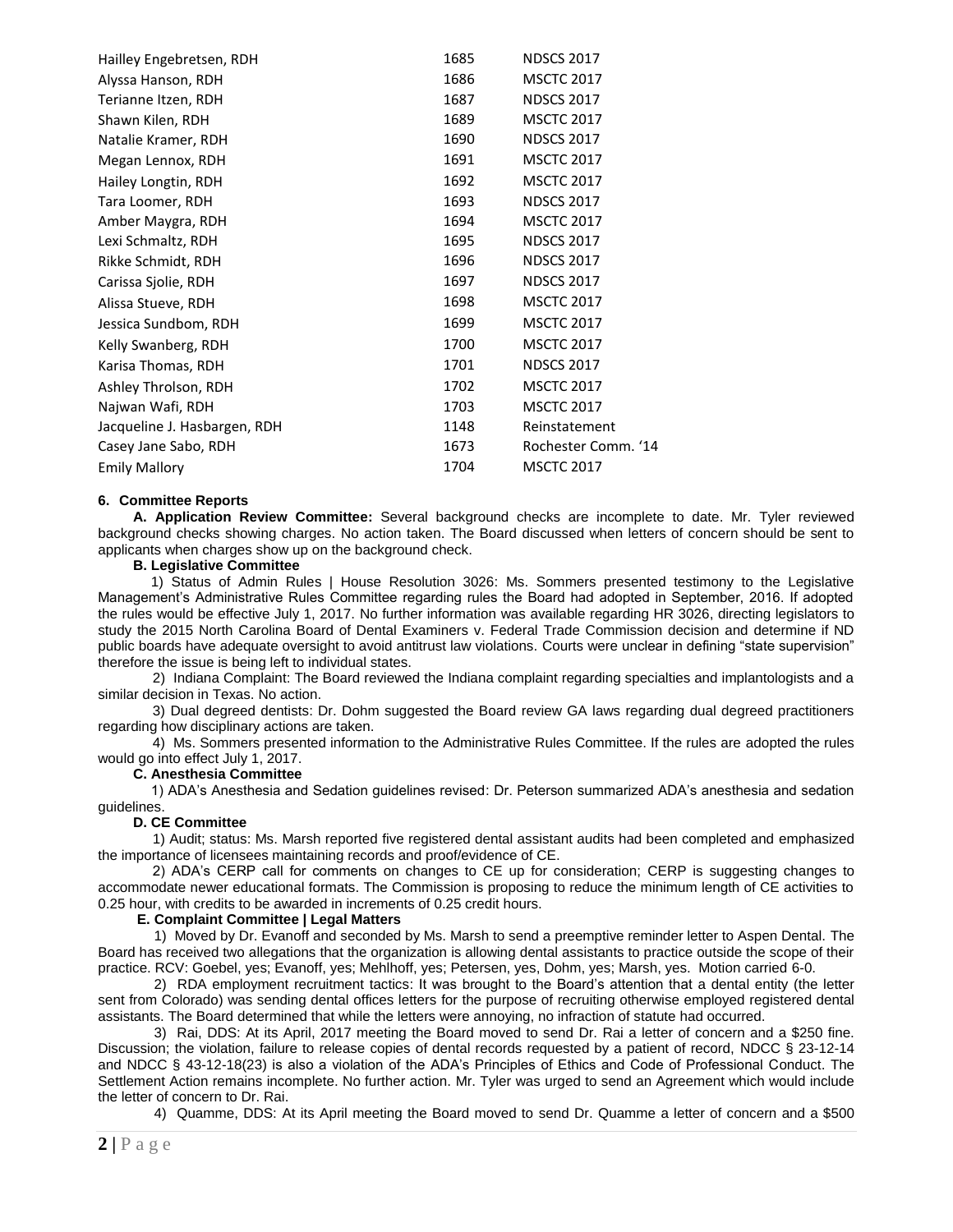fine to address the failure to release copies of dental records. The Board dismissed the portion the issue regarding the denture complaint. Discussion; the violation, failure to release copies of dental records requested by a patient of record, NDCC § 23-12-14 and NDCC § 43-12-18(23) is also a violation of the ADA's Principles of Ethics and Code of Professional Conduct. The Board previously reproached Dr. Quamme for the same violations. The actions remain incomplete. Mr. Tyler was urged to send an Agreement to include the letter of concern to Dr. Quamme.

 5) M. Bulik, DDS: Dr. Evanoff moved and Dr. Dohm seconded a motion to send a letter of concern to Dr. Bulik. Discussion; the dentist is ultimately responsible for auxiliary. RCV: Goebel, yes; Evanoff, yes; Mehlhoff, yes; Petersen, yes, Dohm, yes; Marsh, yes. Motion carried 6-0.

 6) Iravani, DMD, MD: The Board discussed the ND BOMEX Complaint and Ex Parte Order of Temporary Suspension against Dr. Iravani. The investigation regarding the allegations is ongoing and the suspension remains in effect. Mr. Tyler reported no communications have taken place between himself and the BOMEX.

 7) Manke, DDS v. Gandhi: Dr. Petersen moved and Dr. Goebel seconded a motion to dismiss the complaint. Grounds for disciplinary action against Dr. Manke do not exist. RCV: Goebel, yes; Evanoff, yes; Mehlhoff, yes; Petersen, yes, Dohm, yes; Marsh, yes. Motion carried 6-0.

 8) Frank, DDS: Dr. Evanoff moved to dismiss the complaint. Dr. Goebel seconded the motion to dismiss, grounds for disciplinary action to not exist. RCV: Goebel, yes; Evanoff, yes; Mehlhoff, yes; Petersen, yes, Dohm, yes; Marsh, yes. Motion carried 6-0.

 9) Dr. Johnsen: Dr. Evanoff moved that Mr. Tyler send a letter to Johnsen's legal counsel requiring Dr. Johnsen submit to a chemical dependency evaluation from a facility approved by the Board at Dr. Johnsen's expense. Motion seconded by Dr. Petersen. RCV: Goebel, yes; Evanoff, yes; Mehlhoff, yes; Petersen, yes, Dohm, yes; Marsh, yes. Motion carried 6-0. Dr. Evanoff moved to authorize a search for an outside opinion by an expert regarding competency issues. Discussion; Patient treatment records obtained from Dr. Johnsen will be reviewed by independent source(s). Motion seconded by Dr. Dohm. RCV: Goebel, yes; Evanoff, yes; Mehlhoff, yes; Petersen, yes, Dohm, yes; Marsh, yes. Motion carried 6-0.

# **7. Old Business**

- A. ADA's OSCE update: The ADA Board of Trustees recently (Feb/2017) voted to approve the development of an objective structured clinical examination (OSCE). Discussion/update with Dr. McDougall, DDS ADA's District X Trustee: The premise of the ADA OSCE exam, put forward in an effort to offer states an alternative to patient based clinical board examinations, is that patient based exams are unethical; without issuing supporting documentation, the ADA also suggested that clinical exams currently being used are inadequate in their protection of the public. An ADA representative also announced at an October 2016 national meeting that the ADA has intentions to proceed legislatively, usurping states boards. However, Dr. McDougall stressed that the issue would be left to individual states and the ADA had no intention of proceeding legislatively usurping states autonomy. The new initiative adds to ADA's other conflicts of interests, such as the Dental Admission Test (**DAT** is a dental education admission test designed to evaluate dental school applicants' understanding of prerequired subjects as a means to assess potential for success.), the National Boards and now the current pursuit of a clinical evaluation by way of non-patient based examination. The Board was also concerned that states' boards in the ADA's 10<sup>th</sup> District were not consulted or asked to weigh in on the matter and were caught off guard by the ADA's announced intentions. The NDBDE disagrees with the notion that live patient exams are unethical. Dental students practice on live patients for a minimum of two years before clinical competency testing examinations. The NDBDE also does not believe that dental schools identify and dismiss from their programs students who routinely do "failing-level" work or otherwise lack the ability to address or correct clinical deficiencies for fear of the potential for subsequent litigation. Dr. McDougall also stressed that the move is the will of ADA's House of Delegates and that national organizations were consulted and participated in the decision to move forward with the OSCE.
- B. PDMP registration update: As of May 16, 2017 the Board of Pharmacy reported 185 dentists have registered with data base.
- C. Dr. Jackie Nord has been invited to the Board's September meeting In Fargo, to provide an update regarding the Iowa dental students practicing at the Valley Community Dental Health Clinic.
- D. Refunding application fees: The Board reiterated its long-standing position of nonrefundable application fees. Administrative Rules state fees are nonrefundable. Once the Board receives the application administrative costs are incurred.
- E. ADA's CERP: The ADA's Commission for CE Provider Recognition is considering a change of standards related to minimum length of CE activities. The Commission is asking for comments. The Board has no objections to the changes.

## **8. New Business**

- A. Denture adjustments by Registered Dental Assistants: The Board received reports that dental assistants were being utilized for unauthorized expanded duties. The Board authorized the Executive Director to communicate with the entity regarding RDA/QDA duties that are lawfully permitted.
- B. Medical marijuana status of new laws: The Board received an inquiry regarding medical marijuana use and the practice of dentistry. Mr. Tyler expounded on the new laws. The Board's general concern would be any practitioner's level of impairment resulting from drugs that are not FDA approved. Current laws pertaining to dentistry do not address the issue. More information is needed. No action.

# **9. AADB and CRDTS, WREB, National Meetings**: